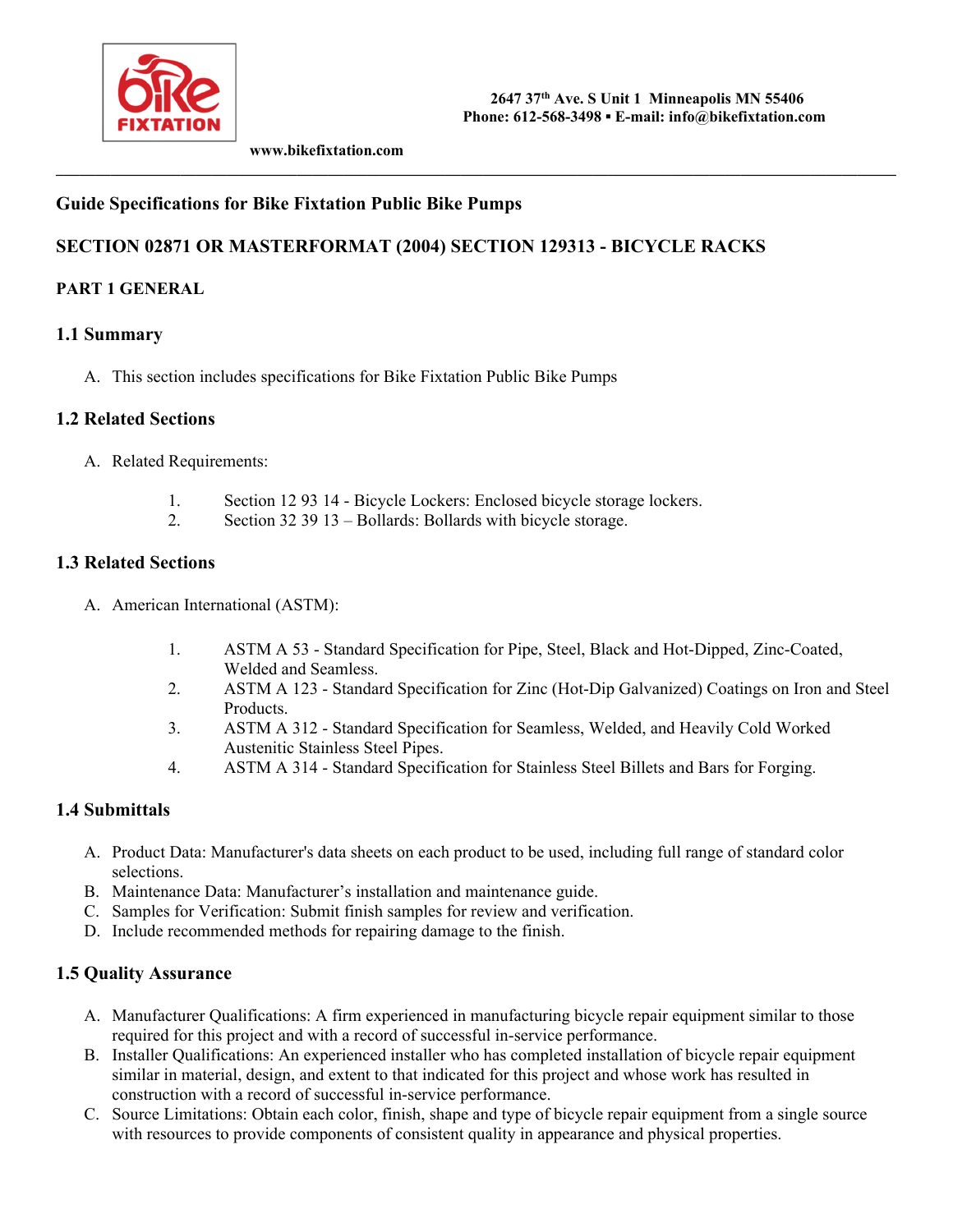D. Product Options: Drawings indicate size, shape and dimensional requirements of bicycle repair stations and are based on the specific system indicated.

# **1.6 Delivery, Storage and Handling**

- A. Deliver all materials in their original sealed containers bearing manufacturer's name and identification of product.
- B. Do not store products in location with conditions outside manufacturer's absolute limits.
- C. Materials delivered to the site shall be examined for concealed damage or defects in shipping. Defects shall be noted and reported to the Owner's Representative in writing.

## **1.7 Project Conditions**

A. Maintain environmental conditions (temperature, humidity, and ventilation) within limits recommended by manufacturer for optimum results. Do not install products under environmental conditions outside manufacturer's absolute limits.

## **1.8 Warranty**

- A. High Security Outdoor Public Bike pumps, Electric Public Bike Pump, and Air Control panel carry a two year manufacturer's limited warranty against defects in materials and workmanship. The two year warranty period begins the date the product is shipped from the manufacturer.
- B. High Security Indoor Public Bike pumps carry a one year manufacturer's limited warranty against defects in materials and workmanship. The one year warranty period begins the date the product is shipped from the manufacturer

# **PART 2 PRODUCTS**

## **2.1 Acceptable Manufacturers**

- A. Provide bicycle repair equipment manufactured by Bike Fixtation., 2647 37<sup>th</sup> Avenue S, Minneapolis, MN 55406, 1-612-568-3494. Website: www.bikefixtation.com
- B. Substitutions: Not permitted.
- C. Requests for substitutions will be considered in accordance with provisions of Section 01 60 00 Product Requirements.

# **2.2 Materials**

## A. **High Security Outdoor Public Bike Pump**

- 1. Main Body .25" and .125" 304 stainless steel
- 2. Pump shaft: ¾" 304 stainless steel
- 3. Pressure gauge cover: ¼" polycarbonate.
- 4. Internal pump design: Bike Fixtation
- 5. Integrated air hose: High pressure rubber exterior hose with triple braided steel wire core
- 6. Optional Tools tethered by 3/16" stainless steel cable
	- a. Steel core tire lever (qty 2.)
	- b. 15mm box wrench

# B. **High Security Indoor Public Bike Pump**

1. Main Body .25" and 7 gauge steel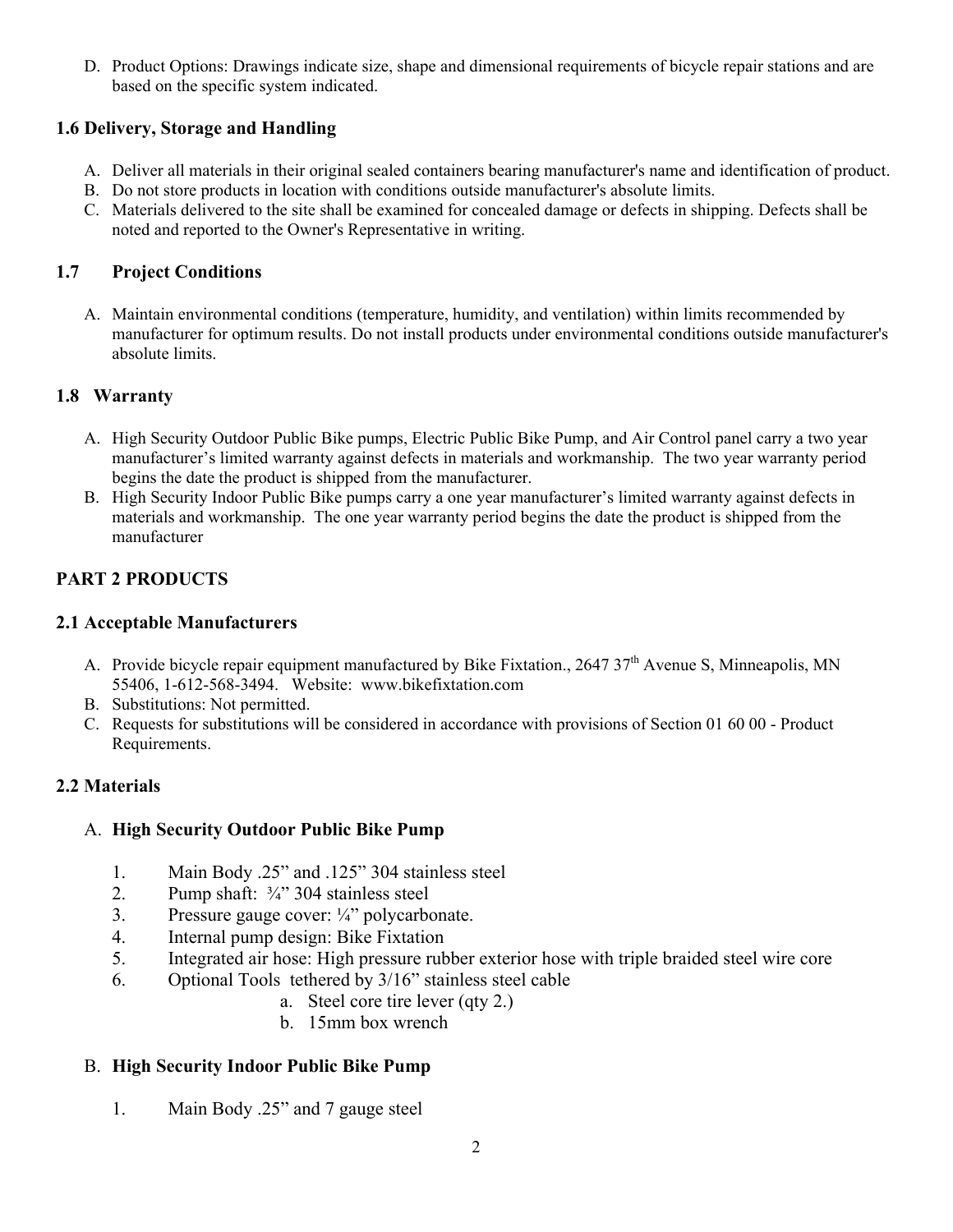- 2. Pump shaft:  $\frac{3}{4}$  304 stainless steel
- 3. Pressure gauge cover: ¼" polycarbonate.
- 4. Internal pump design: Bike Fixtation
- 5. Integrated air hose: High pressure rubber exterior hose with triple braided steel wire core
- 6. Optional Tools tethered by 3/16" stainless steel cable
	- a. Steel core tire lever (qty 2.)
	- b. 15mm box wrench

### C. **Electric Bike Pump**

- 1. Main Body: 16 gauge steel
- 2. Pressure gauge cover: ¼" polycarbonate.
- 3. Internal pump design: Bike Fixtation
- 4. Integrated air hose: High pressure rubber exterior hose with triple braided steel wire core

#### D. **Air Control Panel**

- 1. Main Body: 16 gauge steel
- 2. Pressure gauge cover: ¼" polycarbonate.
- 3. Integrated air hose: High pressure rubber exterior hose with triple braided steel wire core

#### **2.3 Finishes**

- A. A hot-dipped galvanized finish: performed after fabrication is standard.
- B. Powdercoat finish: TGIC UV resistant Powdercoat. For powder coated/ painted repair stations, the following specifications are required: Part is prepared for painting with hard sandblasting. An epoxy primer is electrostatically applied. A final TGIC, UV resistant polyester powder coat is applied. Final coating thickness shall be no less than 6 mils.

## **2.4 Setbacks and Space Use**

A. Follow setbacks and space use in accordance with manufacturer's site layout document.

# **PART 3 EXECUTION**

## **3.1 Examination**

- A. Do not begin installation until substrates have been properly prepared.
- B. If substrate preparation is the responsibility of another installer, notify Architect of unsatisfactory preparation before proceeding.

## **3.1 Installation**

- A. Install bicycle pumps in accordance with manufacturer's installation instructions.
- B. Install bicycle pumps level, plumb, square, accurately aligned, correctly located per drawings, and without warp.
- C. It is the responsibility of the installer to ensure that all base materials into which the bike pump will be installed can support the bike pump and will not be damaged by any required installation procedures.